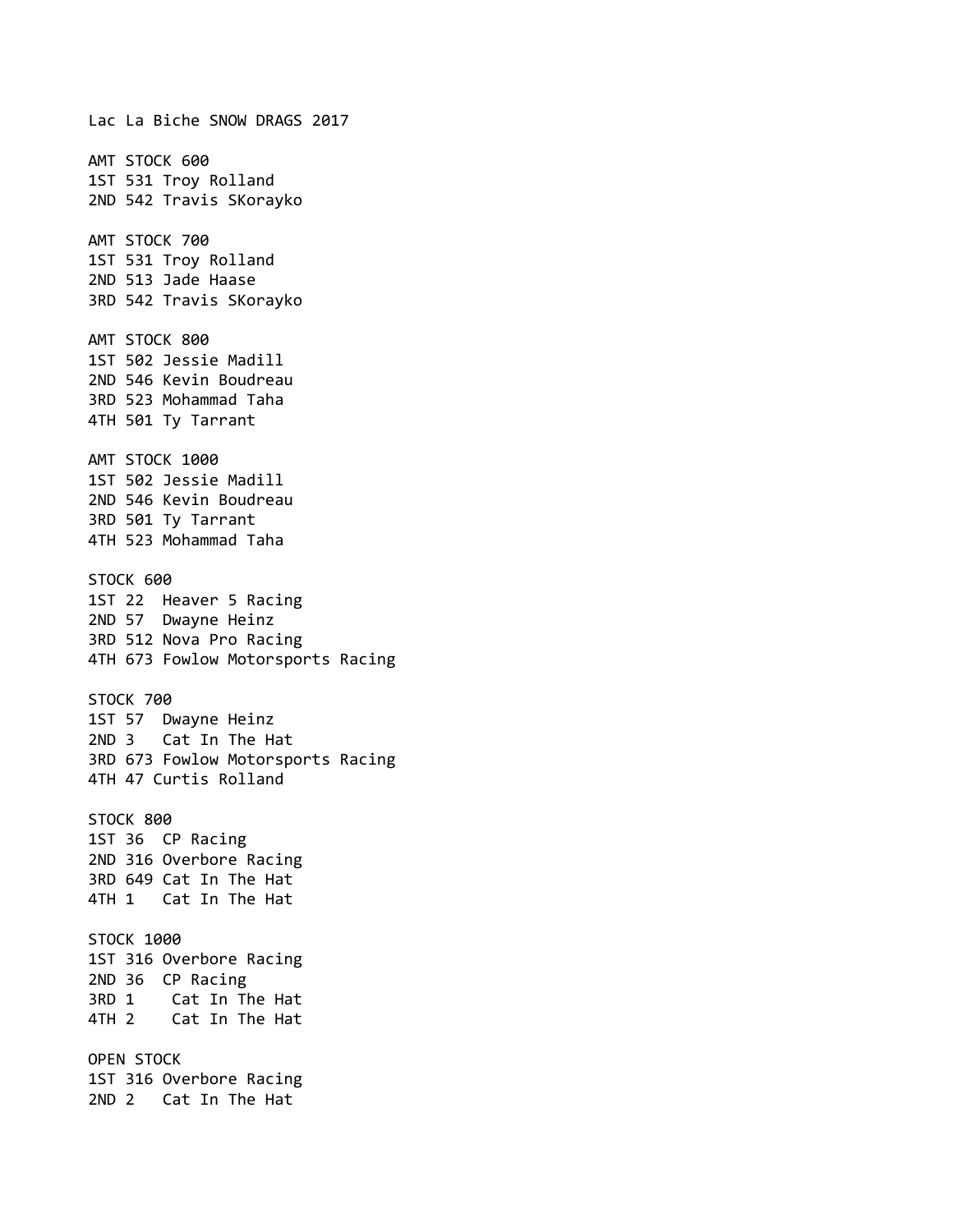3RD 228 Heaver 5 Racing 4TH 1 Cat In The Hat IMPROVED 600 1ST 204 Overbore Racing 2ND 58 Dwayne Heinz 3RD 18 Heaver 5 Racing 4TH 22 Heaver 5 Racing IMPROVED 700 1ST 1777 Kim Duell 2ND 204 Overbore Racing 3RD 888 Triple Threat Racing 4th 536 Over The Top Racing IMPROVED 800 1ST 518 Gerald Tubrett 2ND 59 Ron Shultz 3RD 2 Cat In The Hat 4th 282 Lance Burwash IMPROVED 1000 1ST 121 Triple H Performance 2ND 59 Ron Shultz 3RD 538 Over The Top Racing 4TH 888 Triple Threat Racing OPEN IMPROVED STOCK 1ST 633 CP Racing 2ND 721 Cheyne Hall 3RD 59 Ron Shultz 4th 282 Lance Burwash PROSNO 600 1ST 133 Ron Shultz 2ND 527 Neil Duffret 3RD 6040 Flat Out Racing 4TH 204 Overbore Racing PROSNO 700 1ST 144 Tanya Burwash 2ND 145 Triple Threat Racing 3RD 133 Ron Shultz 4th 527 Neil Duffret PROSNO 800 1ST 155 Triple Threat Racing 2ND 292 Lance Burwash 3RD 145 Triple Threat Racing 4TH 133 Ron Shultz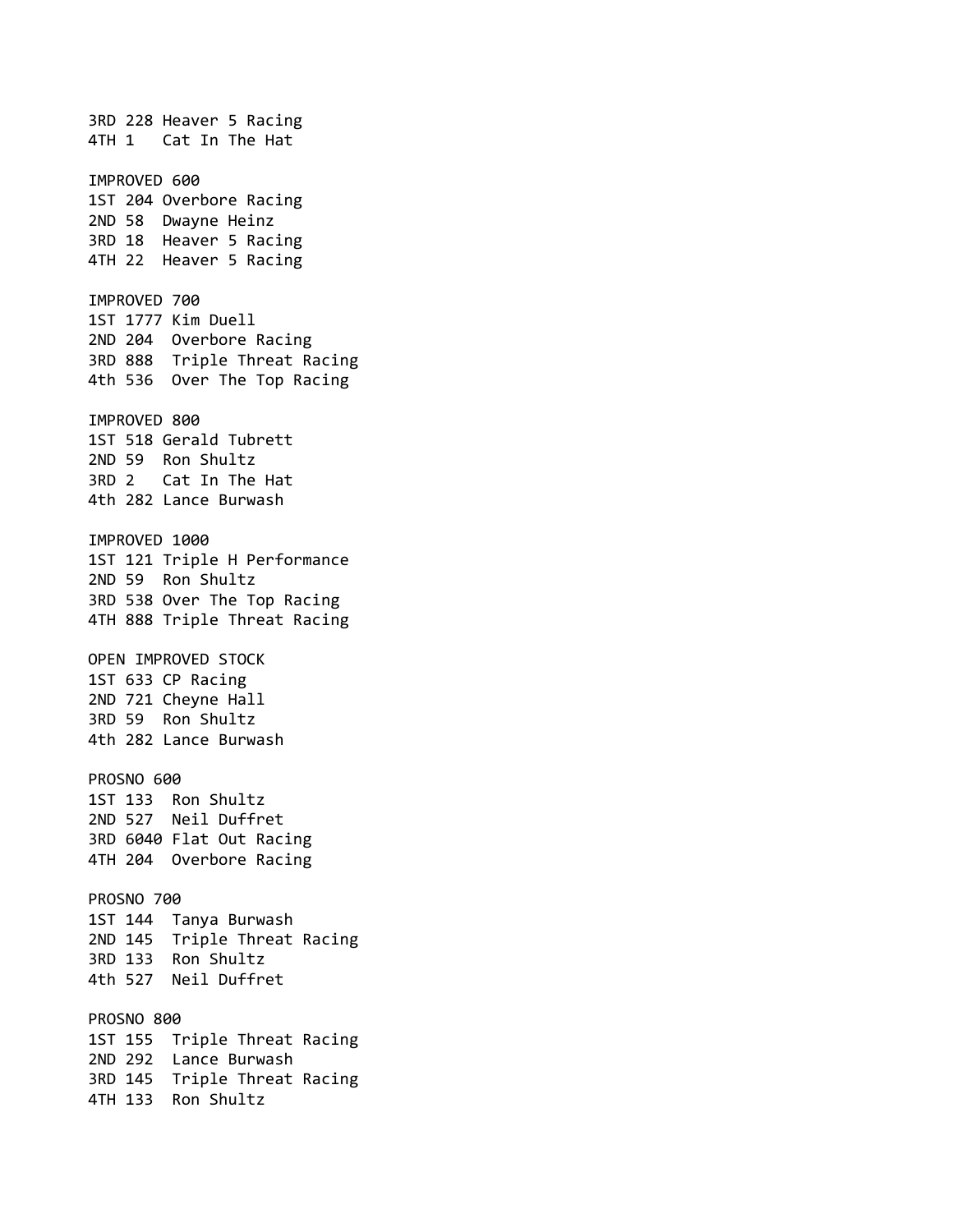**PROSNO 1000** 1ST 155 Triple Threat Racing 2ND 292 Lance Burwash 3RD 145 Triple Threat Racing 4TH 522 Kyle Madill MTN IMPROVED 1ST 121 Triple H Performance 2ND 194 Troy Janvier 3RD 721 Cheyne Hall MTN OPEN 1ST 408 Hellcat Racing 2ND 110 Overbore Racing 3RD 521 Motion Motorsports 4TH 509 Randy Reed OPEN MOD 600 1ST 133 Ron Shultz 2ND 527 Neil Duffret 3RD 58 Dwayne Heinz 4TH 6040 Flat Out Racing 800 Power Adder 1ST 155 Triple Threat Racing 2ND 292 Lance Burwash 3RD 110 Overbore Racing 4TH 145 Triple Threat Racing OPEN MOD 1000 1ST 292 Lance Burwash 2ND 155 Triple Threat Racing 3RD 145 Triple Threat Racing 4TH 522 Kyle Madill Top 2 Stroke 1ST 155 Triple Threat Racing 2ND 521 Motion Motorsports 3RD 218 Troy Janvier 4th 524 John Bestilny OUTLAW 1ST 23 Josh Combs 2ND 1995 Gerald Tubrett Classic Super Stock Sport 1ST 46 Curtis Rowland 2ND 490 Maxceleration Racing